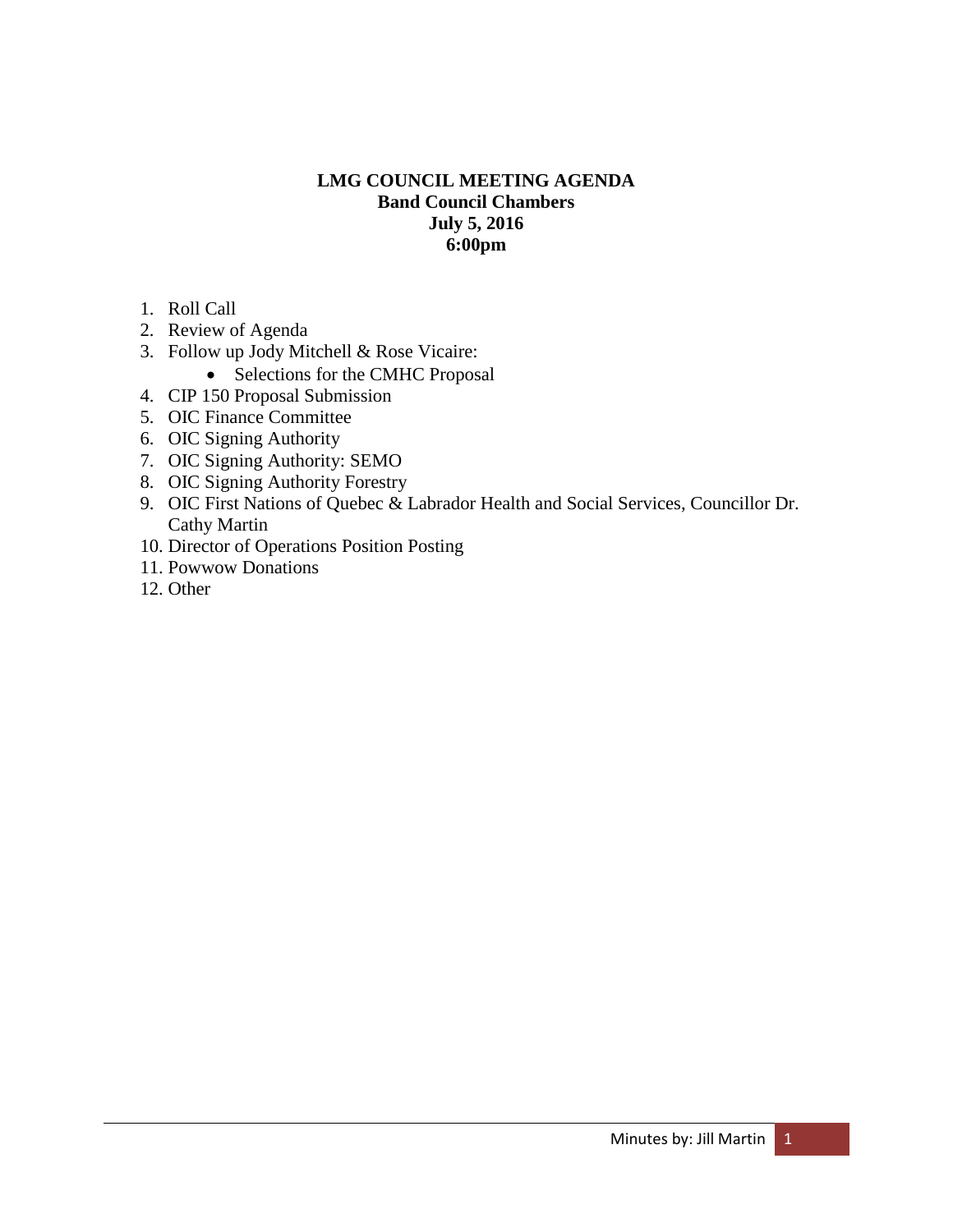### **1. Roll Call**

### **LMG COUNCIL ATTENDEES:**

Chief Darcy Gray Councillor Cathy Martin Councillor Calvin Barnaby Councillor John Murvin Councillor Gordon Isaac Jr. Councillor Sky Metallic Councillor Lorna Sook (Skype) Councillor Lloyd Alcon Councillor Sheila Swasson Councillor Annette Barnaby Councillor Chris Wysote Councillor Wendell Metallic

#### **Absent:**

Councillor Kevin Methot (Vacation)

#### **2. Review of Agenda**

Agenda was reviewed and no changes were made

Moved: Councillor Dr. Cathy Martin Second: Councillor Annette Barnaby Passed

#### **3. Assistant Director of Capital and Infrastructure Selection for RRAP**

Assistant Director of Capital and Infrastructure presented all 11 applications of RRAP to Chief and Council.

Chief and Council reviewed the applications. Priority was given to individuals who are elders, at a health risk and those who require emergency repairs.

When deciding who too select, we need to ensure that they applied for RRAP.

The list will be reviewed again.

#### **4. CIP 150 Proposal Submission**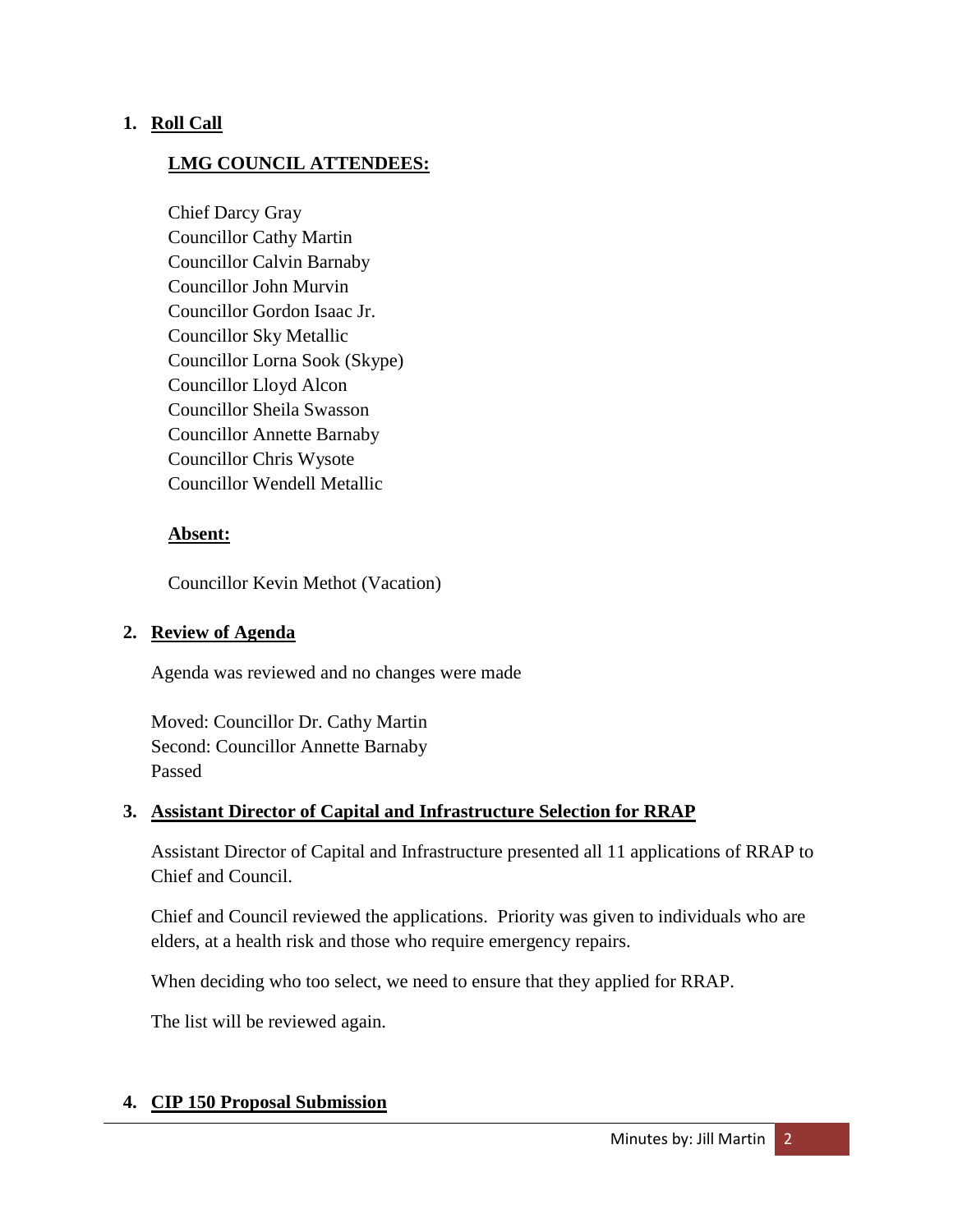Proposal set out to receive funding from the CIP 150 for several projects in the community.

Moved: Councillor Annette Barnaby Second: Councillor Gordon Isaac Jr. Passed

# **5. OIC Finance Committee**

Councillor Lorna Sook and Councillor Chris Wysote will be on the Finance Committee. It was also indicated that other Councillors could also sit on the committee.

Moved: Councillor Dr. Cathy Martin Second: Councillor Calvin Barnaby Passed

# **6. OIC Signing Authority:**

The OIC for Signing Authority with Royal Bank was presented. Councillor Sky Metallic, Councillor Lloyd Alcon and Councillor Kevin Methot will have signing Authority with RBC.

Moved: Councillor Lorna Sook Second: Councillor Gordon Isaac Jr. Passed

# **7. OIC Signing Authority: SEMO**

Signing Authority for the SEMO project was presented it was requested to replace Director of Finance. Order in Council was tabled for next week.

# **8. OIC Signing Authority Forestry**

The OIC for Forestry was presented, which would allow Chief to have signing authority. It was indicated that recommendations will come up to Chief and Council before signatures.

Moved: Councillor Lorna Sook Second: Councillor Annette Barnaby Passed

### **9. OIC First Nations of Quebec & Labrador Health and Social Services, Councillor Dr. Cathy Martin**